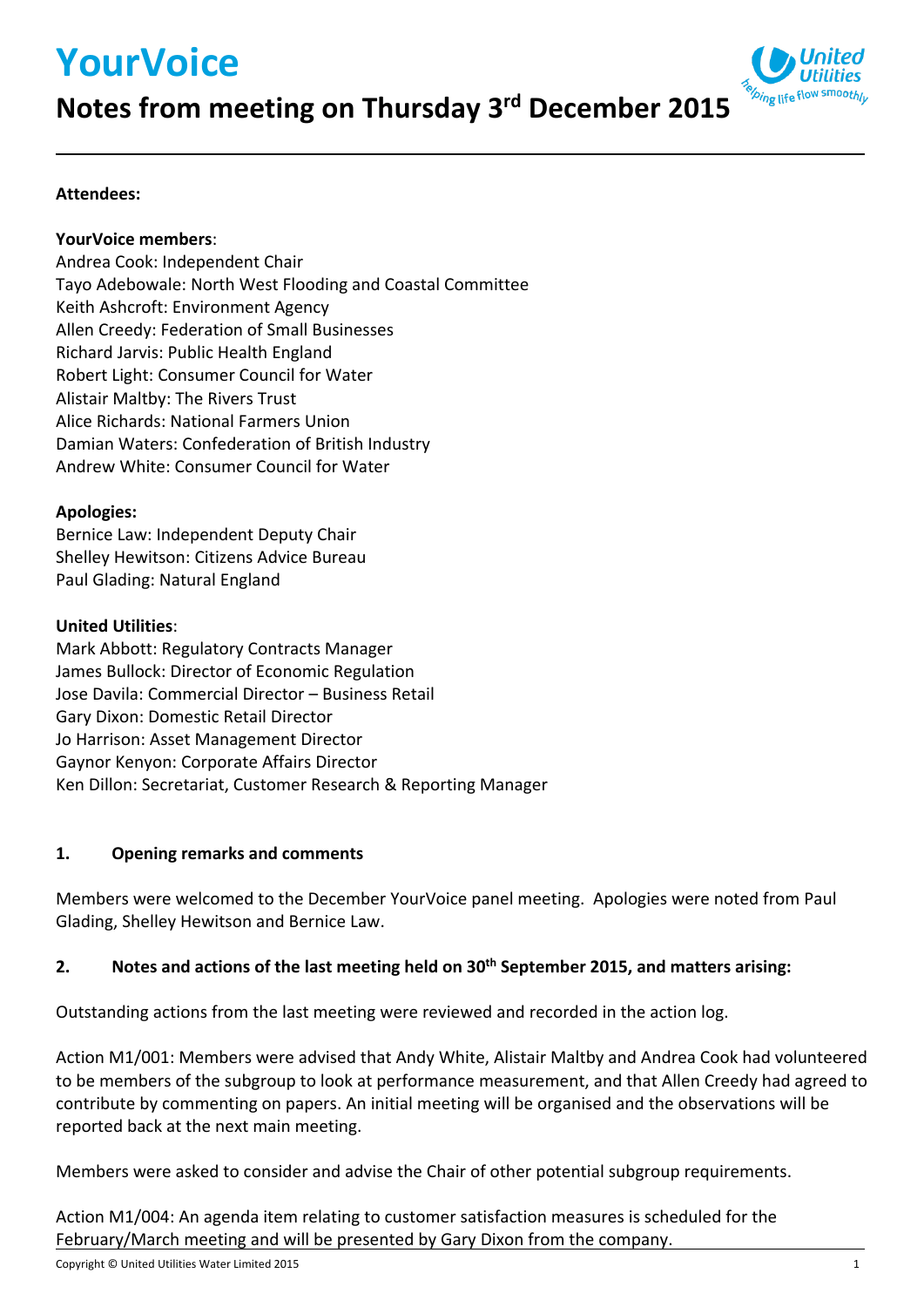Action M1/006: Robert Light will continue to work on proposals as to how best to engage with appropriate local authority representatives. Gaynor Kenyon recommended that the Regional Leaders Forum may be a useful sounding board in terms of proposals for representation.

Members requested a paper to indicate how the group should move forward on PR19 in view of market reform, including how customer engagement will change throughout the process, and what the relationship between retail and wholesale engagement will be. It was agreed that this would be produced for the next meeting. Members from CCW volunteered to contribute.

### **Action** – Produce a paper to overview customer engagement for PR19 **Andrea Cook**

Members suggested a further agenda item focusing on issues around customer vulnerability (low income and affordability), and how companies can be more imaginative about how they deal with this and identify what is best practise in the sector. Gary Dixon stated that he and Louise Beardmore were attending a working group on industry best practise and will report back to the panel.

**Action** – Feedback on 'Best Practise' treatment of vulnerable customers. **Gary Dixon/Louise Beardmore**

Members asked the company to share its situation regarding bad debt from business customers (via email).

**Action** – Produce an overview of bad debt status for business customers. **Jose Davila** 

An update on the Franklaw incident was provided. Members were reminded that the DWI investigation is ongoing, and that the company is working closely with this. All household customer compensation was paid out by 21<sup>st</sup> September, with 30k cheques being sent per day. Business customers had received a letter informing them about the claims process and, to date, 488 claims have been received; 167 had been settled and 14 had been declined, with 255 awaiting further information. The company is being very proactive in its management on the outstanding claims.

Members asked which businesses had been disproportionately affected. The company advised that restaurants, cafes and hotels (tourism sector generally) had accounted for a high proportion of compensation claims paid.

The FSB reported that it had received many letters offering thanks to the company for the response to requests to clarify the claims process and that it intends to raise a note to Ofwat to advise that the company's response has represented best practise. Members echoed this and commented that the implementation of the claims process was a credit to the organisation.

Members agreed that the company was right to challenge claims from any companies which weren't evidence-based, and that is it only fair to other customers that such challenge takes place.

The company noted it had received 1,464 complaints about the incident and 75% of these were from before the compensation was paid, which could be taken as a reassurance about the appropriateness of the claims process.

CCW reported that they had received very few (40) complaints to date, and most were not about compensation.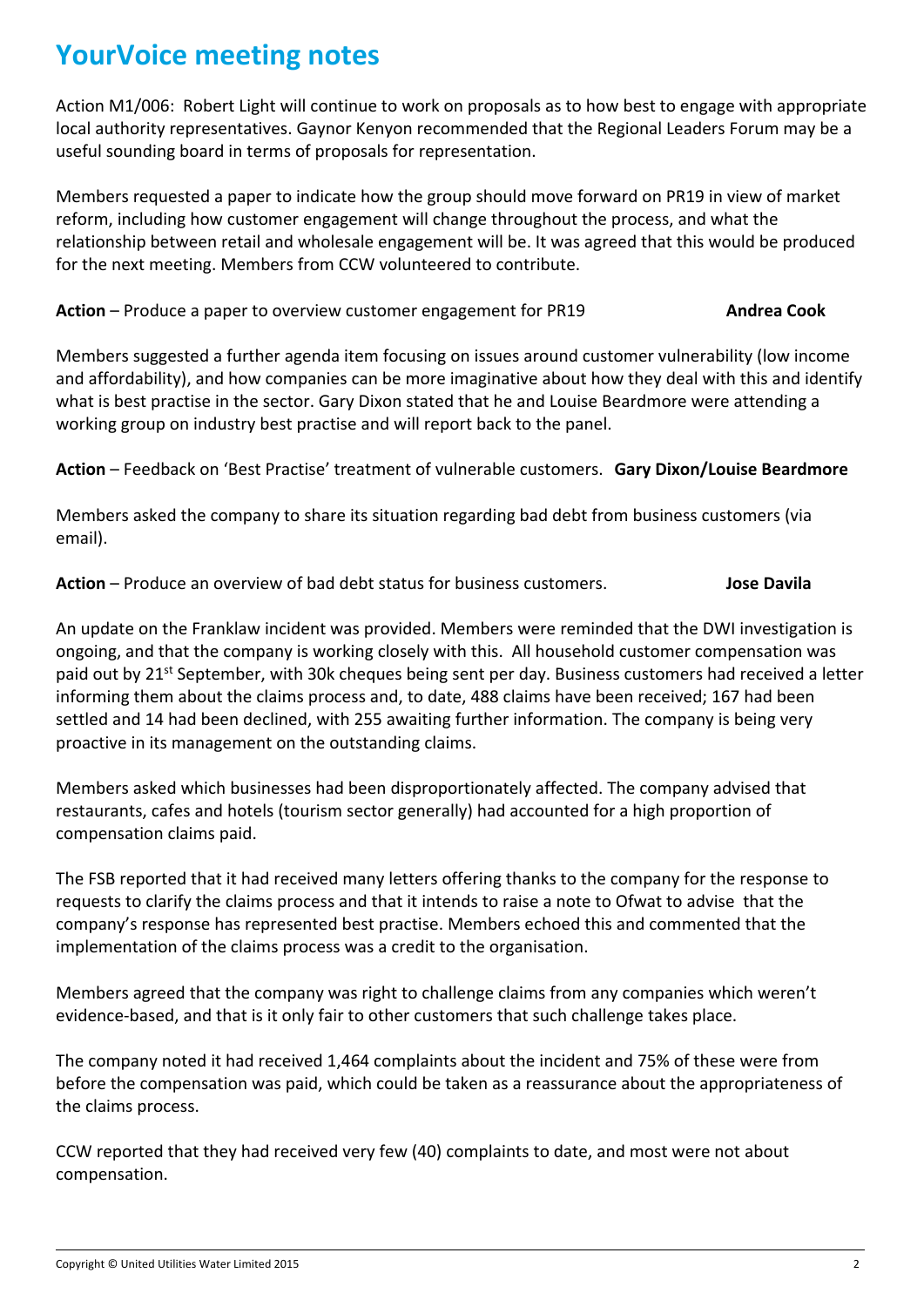Members challenged as to whether there were any broader lessons to be learnt from the incident. The company concluded that much will come out of the ongoing DWI investigation and the findings of an internal review under Mark Clare, senior independent non-executive director, on behalf of the board. Mark Clare will publish his report in January 2016.

Members agreed that Chair would draft a note to Steve Mogford, UU CEO, to update him of the panel's positive experience in the engagement around the Franklaw incident and the compensation audit process.

**Action** – Prepare a letter to Steve Mogford. **Andrea Cook**

#### **3. ODI review and update of performance against commitments**

The company presented explanatory slides covering details of the outcomes, delivery incentives and business commitments contained in its business plan. Members were reminded that under the company's five customer promises are eleven outcomes representing customer priorities.

These are supported by twenty seven measures of success and four key performance measures. Twenty one of the measures have financial outcome incentive incentives (either penalty/reward or penalty only) associated with them.

Members asked how the penalty or reward manifested itself in company finances, and if they had an impact on customers' bills. The company advised that they were calculated annually and applied at the end of the AMP. Penalty resulted in reduction of financial allowance by Ofwat in future price reviews and reward is applied to the regulatory capital value (RCV).

The company also presented an update on current performance covering the last 9 months (in some cases a full 12 months to December 2015). Outcomes performance was indicated with a red/amber/green status, with red indicating underperformance against target and green indicating good performance.

Members requested the company focus attention of any item that was showing red or amber, or may turn red or amber in the near future and to explain the chief causes of the underperformance. It was noted that this should not imply that the group was not recognising the many items 'on track' but that it has greater responsibility to have dialogue about things that are not going according to plan.

### **Wastewater performance highlighted includes:**

**Sewer flooding** – Targeting upper quartile performance. Network performance has been good but excessive rainfall has hampered progress. A long process of investigation and validation at customer premises may help, but there is some concern over increases in the last couple of months.

**Maintaining wastewater treatment works** – a very tough target has been set nationally by the EA. There are issues with the phasing of impacts relating to when new treatment works come online vs tighter standards already being put in place. The EA recognises the concerns, and is working closely with the company to help mitigate these.

Members challenged how the company is managing serious pollution incidents which are shown as green, but have already reached target. The company responded that in this case all measures are in place and working well. There isn't a real and present risk of failure and there is still some debate to be had about the categorisation on incidents that will continue to take place.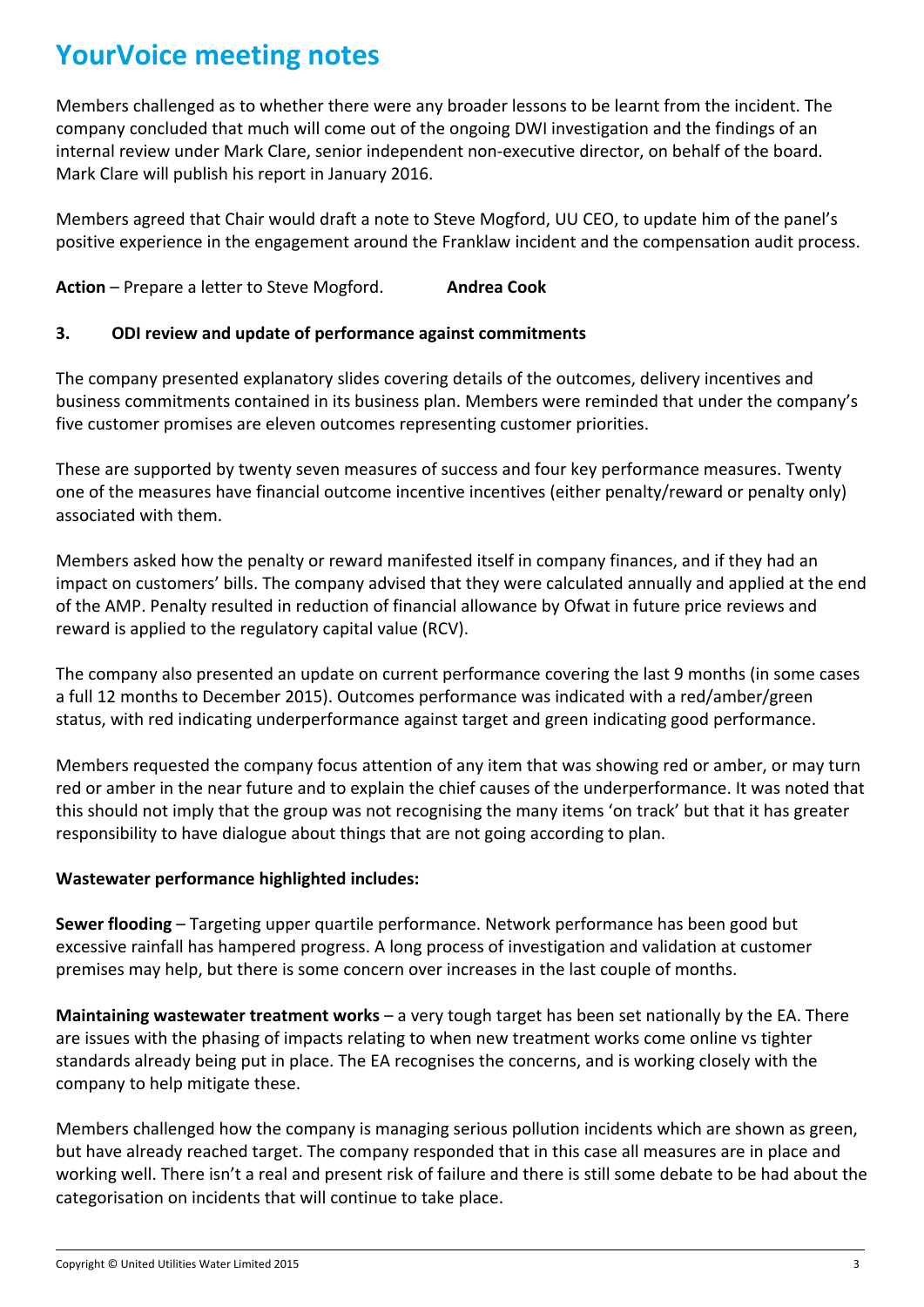Members commented that future flood risk performance could have an impact on bathing water and river quality. The company responded that the risk measure is derived from modelled data and the models are being improved continually. The company is also doing a lot of work to protect property and its strategy is moving away from high intensity engineering solutions to 'softer' environmentally supportive alternatives.

Members commented and endorsed the view that the company should be very proud of the improvement on bathing waters around the region, which is largely due to UU. Blackpool is now in the excellent category. Cleveleys and Allenby still need attention, but there is an investment "Blue Flag" for Blackpool.

### **Water performance highlighted includes:**

On some aspects of the water service, the company is already in a position where it knows it won't achieve target.

**Reliable water service index** – this has been impacted by the Sweetloves incident. The measure is a combined 'basket' of measures including bursts, interruptions, low pressure and customer contacts, which is the predominant weighting. The Sweetloves incident meant a significant number of customers were without water for a period of time. This measure will stay red in the longer term.

Members asked what the performance excluding Sweetloves would have been and were advised it would have been green.

**Water Quality Service Index** – a basket of measures which has been impacted by the number of incidents the company has had.

**Water Quality DWI category 3 or above** – the target is 12 and the company has had 24 such incidents, which compound each other. These concern problems with colour, taste, discolouration and odour of drinking water, and reflect issues at water treatment works.

Members asked how 24 incidents compares against previous periods, and were advised that it still represents a big improvement and that 24 does not indicate performance is getting worse, just not getting better as quickly as hoped.

**Number of Free Meters installed** – the rate of request for installation has declined. Feedback from other sources suggests this is in common with peer companies across the Northern region. A lot is being done to understand this, as well as pitching new ways of promoting installation. The plan is for 49% of the customer base to be metered by 2020, with 89% of these being automatic meter read (AMR).

Members asked if there is a profile of the 'perfect person' to target for installation. The company indicated that the segments of the customer base who are on high rateable values, low occupancy, vulnerable (e.g. low income), are most likely to benefit from a meter installation. However customers are cautious about meters and welcome certainty about their bills.

Members noted the stretching targets and asked the company whether anything in particular was disappointing. The company responded that no-one was happy post Franklaw and that a 'root and branch' review of procedures would be carried out. A new Director of Water, Martin Padley is in place and it is hoped he will implement key changes.

Members noted that targets are likely to get tougher during the remainder of the AMP, particularly the upper quartile challenges in year 3.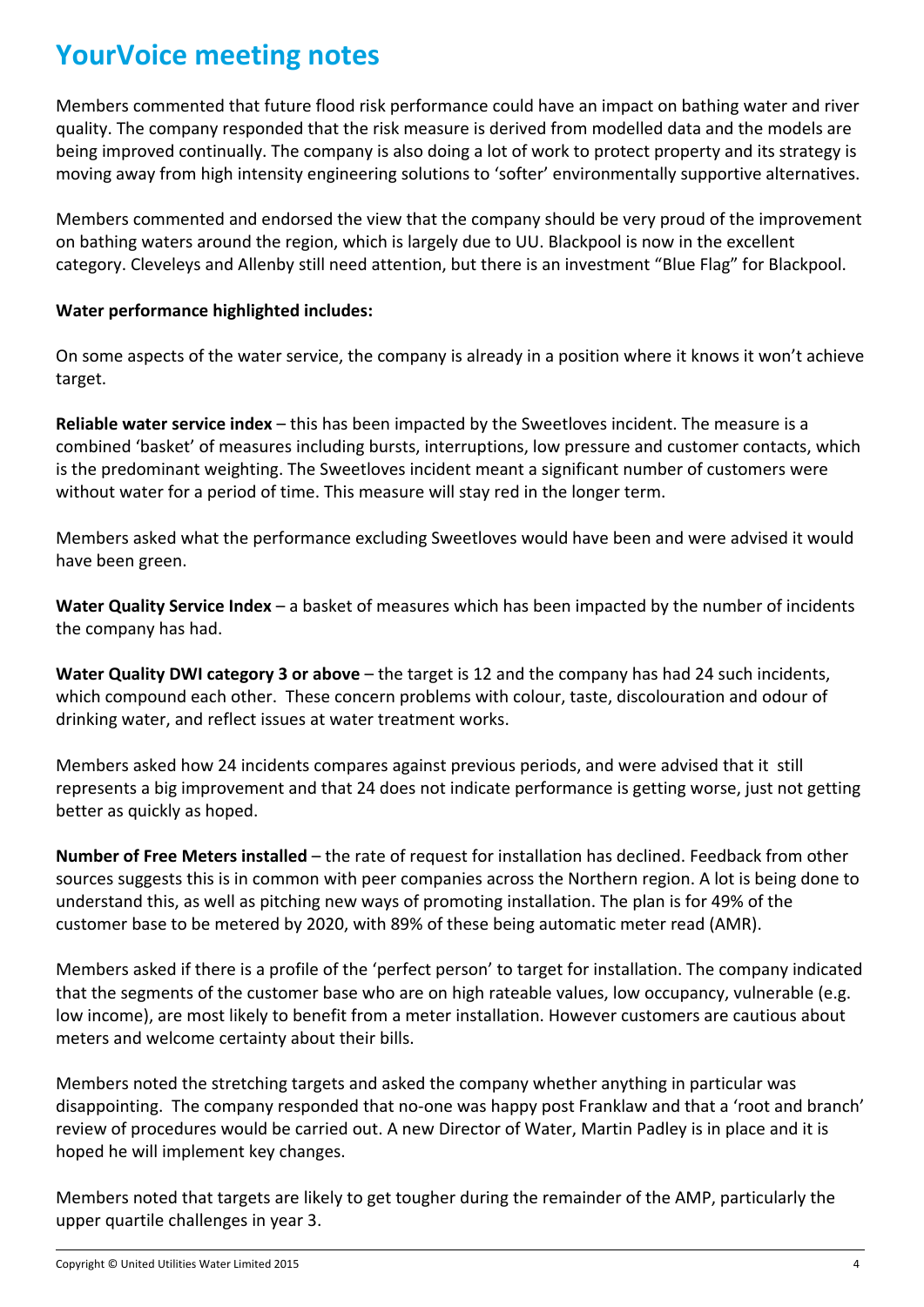Members commented that partnership working was important in achieving performance targets (an example given included farmers being trained about the impact of pesticides) and that such ways of working help to reduce the 'blame culture' across stakeholders and promote real behavioural change.

The FSB is working with EA on a communications strategy around hazardous waste – it was suggested there may be some lessons learnt on how they dispose of contaminants which are worthy of exploring. A copy of the report will be sent to JH and KA.

### **Household Retail performance highlighted includes:**

**SIM performance** – underlying performance is good but the Franklaw incident has had an impact. The company expects that this will be a short term issue and will be resolved over time.

All other measures are on track.

Members were asked whether for future meetings they felt the content and level of detail around performance was pitched at the right level. Members were generally satisfied, but feedback included a request to look strategically at how the various aspects are interlinked. . Along with this, a 'root cause' analysis would help to set out the things that are outside the control of the organisation as well as 'trending' information to show which measures are worsening or improving.

The company agreed this could be provided.

**Action** – build in strategic overview of performance, including 'root cause' and 'trending' information into future updates. **Jo Harrison/Gary Dixon**

### **4. Assurance Status**

The company gave a presentation on new requirements for reporting and assurance, noting that Ofwat is now being less prescriptive and that it is important that reporting is as transparent, clear and accurate as possible.

Members will need to be integrated into this new requirement and a paper will be circulated to members providing more detail. Internally the company assures its reporting and identifies high profile issues to provide confidence on its actions to resolve these.

Members questioned who the reporting is for. If it's for Ofwat it will be different than if it's for customers. They felt that the UU report would need to reference work done by the panel, but that the panel also needs to be able to demonstrate its independence by producing a report that is separate to the company's.

The company advised that it is reappraising the customer communications process across a number of fronts. Increasingly the website / online is the right channel, and the company is looking at the different layers of requirements to help customers to more easily navigate information. The company will present its proposals at the next meeting.

Action – Present proposals for an effective customer communications process. **Gaynor Kenyon** 

Members commented that for some customers (e.g. the elderly) the company needs to find a way to ensure they are still included if the emphasis is on website communications, especially as according to Age UK these customers are least likely to be web literate. This was acknowledged by the company.

Copyright © United Utilities Water Limited 2015 5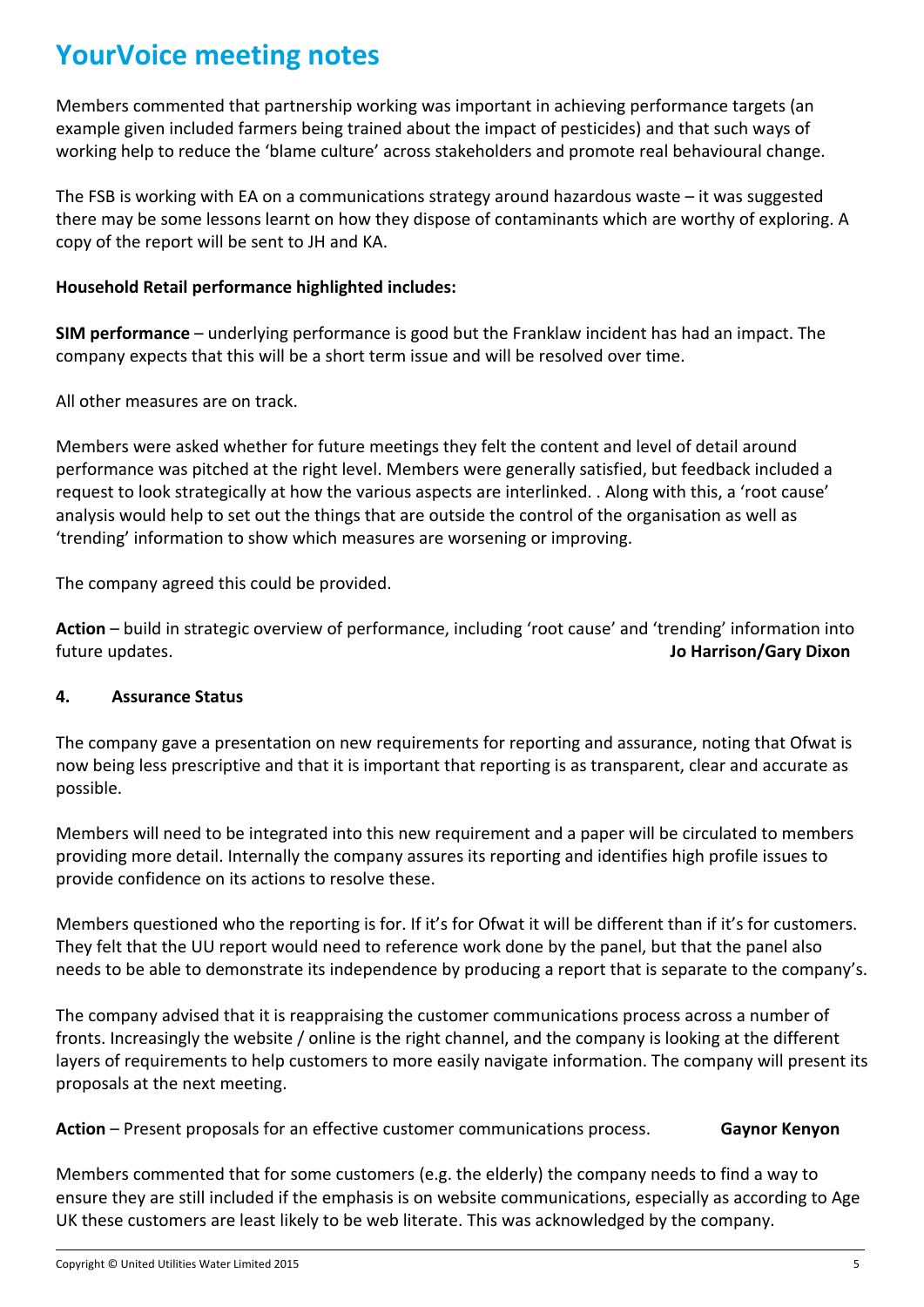Members were asked what their own aspirations were in terms of reporting to the customers that they represent. The aim should be to provide information that is clear and relevant and that customers are interested in reading.

Members agreed that information should be pitched at the level of the average consumer or stakeholder organisation, rather than at the technical expert. It was recommended that two or three members from the subgroup should be involved in the development of this work. Inviting other people to comment from a technical perspective as necessary.

Members noted it would be helpful to have a fuller understanding of how UU sees its customers and market, who they are and what their needs are. The company commented that customer segmentation is now used to help 'gear up' its service offering to make sure it is targeted at the right demographic. A view of current customer segmentation will be built into the customer presentation in the Feb/Mar meeting.

**Action** – Present a view of UU customer segmentation. **Gary Dixon Gary Dixon** 

#### **5. Recent Reporting**

The company presented a summary of two recent reports – the Dow Jones Sustainability Index, and the City Announcement – Half Year Results.

Members noted the contents of these reports and thanked the company for the insight shown in these.

#### **6. Subgroup update – Non-household retail Default Tariff reopener**

As the Chair of the subgroup was absent, a brief update was provided by subgroup member Andy White, supported by Jose Davila on behalf of the company.

Members were updated that the company needs to provide a submission to Ofwat for new default tariffs for business and non-household customers by July 2016, and that work was underway to ensure the right level of customer and stakeholder engagement was planned to facilitate an effective submission process and proposals.

The subgroup had contributed to a recent customer research project, aimed at getting customer views of aspects under consideration such as, for example, concepts of fairness in price setting, whether crosscharging was acceptable to customers, and what level of potential saving would make switching suppliers more compelling.

The subgroup reported that the engagement had been high quality and the conclusions, whilst showing a wide range and mix of views, did properly reflect the conversations during the focus groups and interviews. Members noted that the research company, Populus Research, made a good job of feeding back, especially as the subject of 'fairness' is very subjective.

Members asked whether the survey was representative of the non-household customer base. The company responded that a lot of emphasis had been put on getting a broad spread of customers, and that because of the qualitative nature of the research, further analysis in terms of 'slicing and dicing' the results are limited. Further, the research has shown that it is very difficult to obtain quantitative data for the concepts involved.